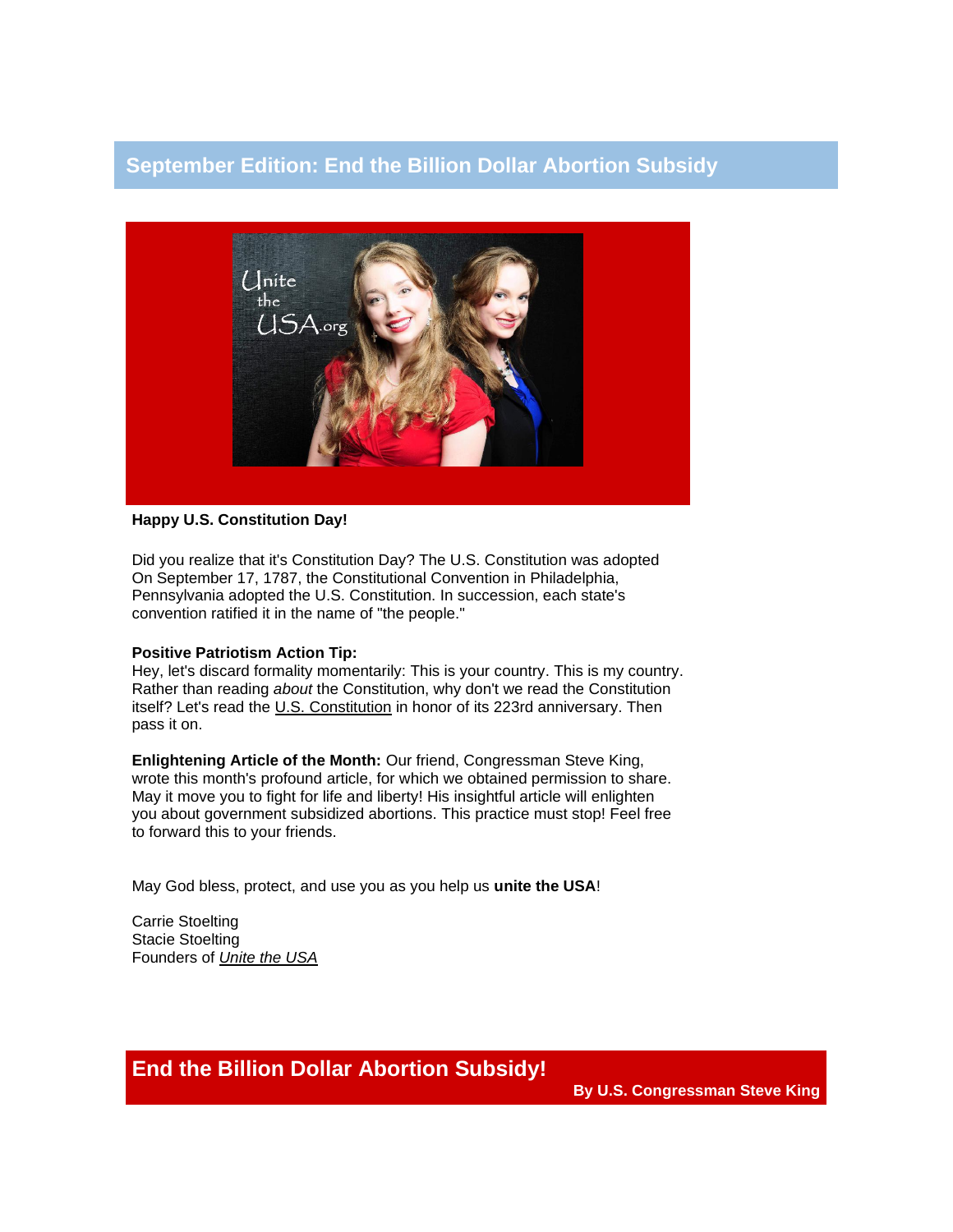

The Merriam-Webster Dictionary defines "subsidy" as "a grant by a government to a private person or company to assist an enterprise deemed advantageous to the public."

In other words, when government wants more of something, it often looks for excuses to spend your money to get it.

This is why it is alarming to see the conclusions of a recent study on federal spending conducted by the Government Accountability Office. The study showed that over the past seven years, organizations which are in the abortion

business have spent nearly one billion dollars in federal subsidies on a common goal: increasing the number of babies aborted.

To clarify, over the past seven years, Washington D.C. has been subsidizing abortion providers like the "Planned Parenthood Federation of America" to the tune of one billion dollars. Washington's policymakers have decided that the immoral act of abortion is worth funding as "an enterprise deemed advantageous to the public."

The flow of federal funding to these organizations must be stopped.

Rather than furthering a public good, abortion sends the message that life is cheap and expendable. The sanctity of life must be protected. We cannot cheapen it by allowing it to be disposed of because it is viewed as an inconvenience.

Sadly, our taxes are being used to ensure that this perverse "pro-choice" message is not falling on deaf ears. Planned Parenthood, the recipient of \$657.1 million over the past seven years, reported performing over 305,000 abortions in 2007 alone. For comparison purposes, I checked to see how many adoptions this so-called "reproductive health care" organization sponsored in the same period.

The answer: a mere 4,912.

Planned Parenthood's grisly priorities are clear. The numbers tell the tragic tale.

Like many Americans, I believe that each human life is a sacred gift from a benevolent God who shaped each of us in His image. Not only does the violent act of abortion serve as an affront to He who gave us this gift, but it also serves to diminish our common humanity. Abortion is not an enterprise which is advantageous to the public. Rather, it is an immoral act that harms us all, and it should not be subsidized by the American people.

This is why I am joining with my colleague, Rep. Mike Pence, in an attempt to prohibit taxpayer funding of organizations, like Planned Parenthood, that are actively engaged in the business of abortion. We have introduced legislation, HR 614- The Title X Abortion Provider Prohibition Act, that would ensure that the funding streams that have provided nearly one billion dollars to these groups over the past seven years would be cut off.

America is being consumed by increasing levels of public debt, and tough spending decisions will need to be made to get it under control. One item we should certainly eliminate is the billion dollar subsidy for organizations that are engaged in snuffing out the very lives of the most innocent. \*

Steve King was first elected to Congress by the people of Iowa's Fifth District on November 5 th, 2002. As a husband, father, and small business owner, Steve King was compelled to seek political